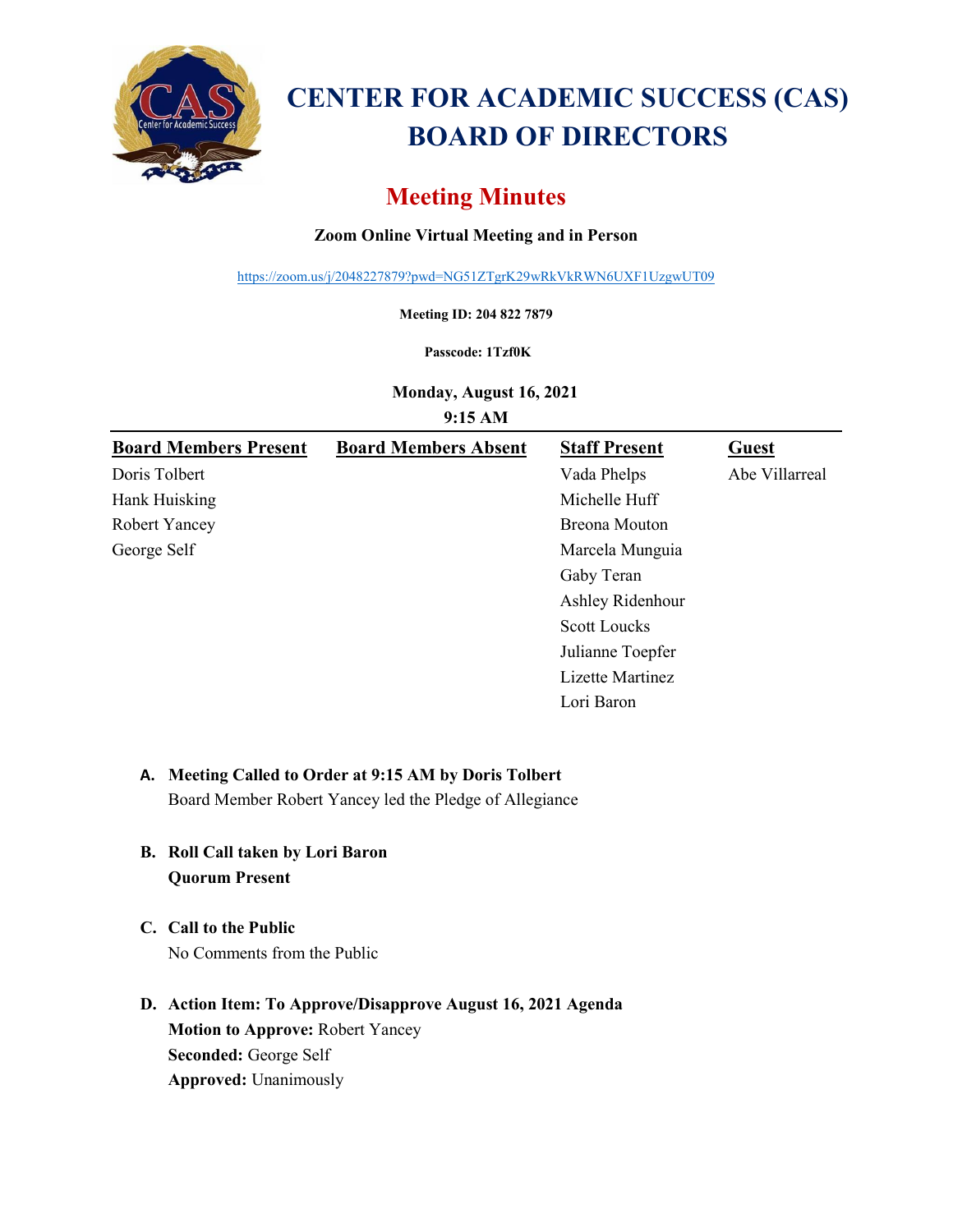## **E. Action Item: To Approve/Disapprove the July 12, 2021 Minutes Motion to Approve:** Hank Huisking **Seconded:** George Self **Approved:** Unanimously

## **F. Action Item: To Approve/Disapprove Adopting an ITM** (Instructional Time Model) HOW WILL THESE METHODS REPLACE INSTRUCTION THAT WOULD OTHERWISE BE PROVIDED IN A TEACHER-LED, IN-PERSON CLASSROOM?

On dates when students meet the criteria for quarantine due to COVID exposure or in cases of inclement weather and other emergency situations when in-person instruction is not possible, remote instruction will be provided in one of two ways:

Students will be given the option to attend classroom instruction through a virtual platform (Zoom, PLP, Google Classroom, IXL) rather than attending in-person.

Students will complete independent, mastery-based learning that will be submitted the following Monday rather than attending in-person.

#### ATTENDANCE TRACKING PROCEDURES

Students will be reported as in attendance if they log onto the virtual learning platform on the given date(s) and complete daily assignments in a timely manner, and reported as absent if they do not.

Students will be reported as in attendance on mastery-based learning days if evidence of the mastery-based learning is submitted to the teacher, and reported as absent if not.

Students who are participating in remote learning will be coded in PowerSchool SIS using the new attendance descriptors "DL Present" or "DL Absent."

Vada: This will be used in case students cannot be here in person i.e. Covid or inclement weather. This will be effective immediately after the board votes to approve it.

**Motion to Approve**: George Self **Seconded:** Hank Huisking **Approved:** Unanimously

#### **Doris Tolbert made a Motion: To Approve/Disapprove a Letter from the Board to Continue the 4 day week**

Center for Academic Success, Inc. previously adopted and operated a 4-day school week through a public board approval process, and plans to continue using a 4-day school week instructional model going forward at the following schools in accordance with already state-approved school calendars:

Center for Academic Success #1 9 - 12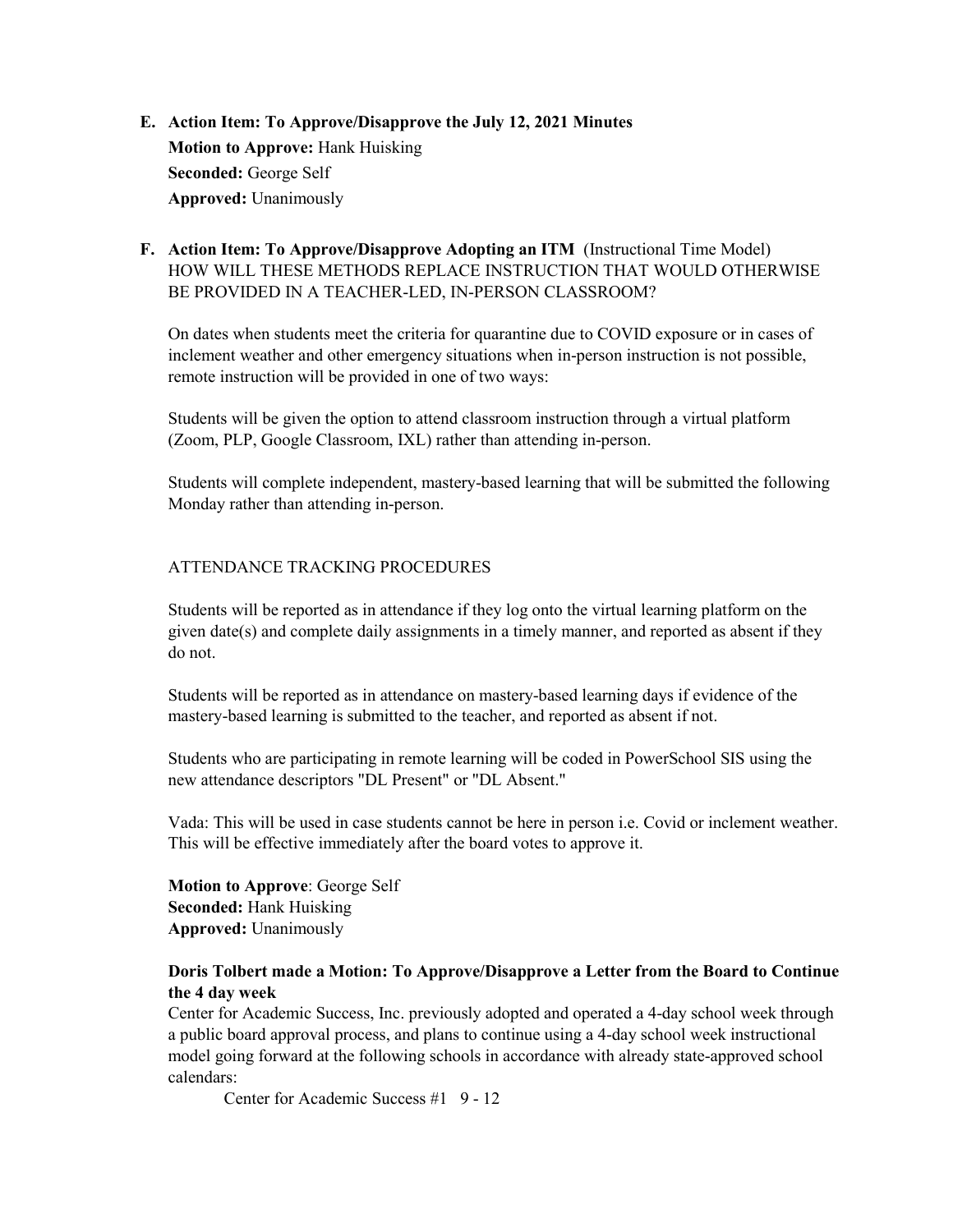Center for Academic Success #2  $9 - 12$ Center for Academic Success #4  $6 - 8$ 

**Motion to Approve**: Rob Yancey **Seconded:** Hank Huisking **Approved:** Unanimously

#### **G. Action Item: To Approve/Disapprove the FY22 Revised Budget**

Michelle: The State has passed their budget. We had an adopted budget. This vote will be for the same approved budget on the newly development forms by the State.

**Motion to Approve:** George Self **Seconded:** Hank Huisking **Approved:** Unanimously

#### **H. Action Item: To Approve/Disapprove Hank Huisking's Resignation from the CAS Board**

Doris: Hank is going to a different volunteer path. She is so appreciated and will be very missed. Hank: This is one of the best boards I have ever had the privilege to serve on. This board is professional, passionate for students, and resolves obstacles. I will miss everyone. A service plaque was presented to Ms. Huisking.

**Motion to Approve:** George Self **Seconded:** Robert Yancey **Approved:** Unanimously

#### **I. Business/Finance**

Doris: Everyone has worked on their budgets. The Middle School now has a door connecting it to kindergarten.

Vada: We are still working on ESSR funds. The purchase of the Air Handlers and Bioshield has made the parents comfortable and confident of our sanitation practices.

#### **J. Report on Current Legislation**

No report. They are out of session.

#### **K. Principals' Reports**

#### **Douglas CAS Report**

Marcela: Update of number of students from 612 to 640. The school is full due to the limited space needed for social distancing. We are doing everything possible to keep everyone safe (masks, gel, wipes). Students are ready to be back in school. The chrome books are ready if we determine we need to go online. I am confident that we will not lose instructional time.

Vada: Douglas High School is adding a \$27 million expansion to their school.